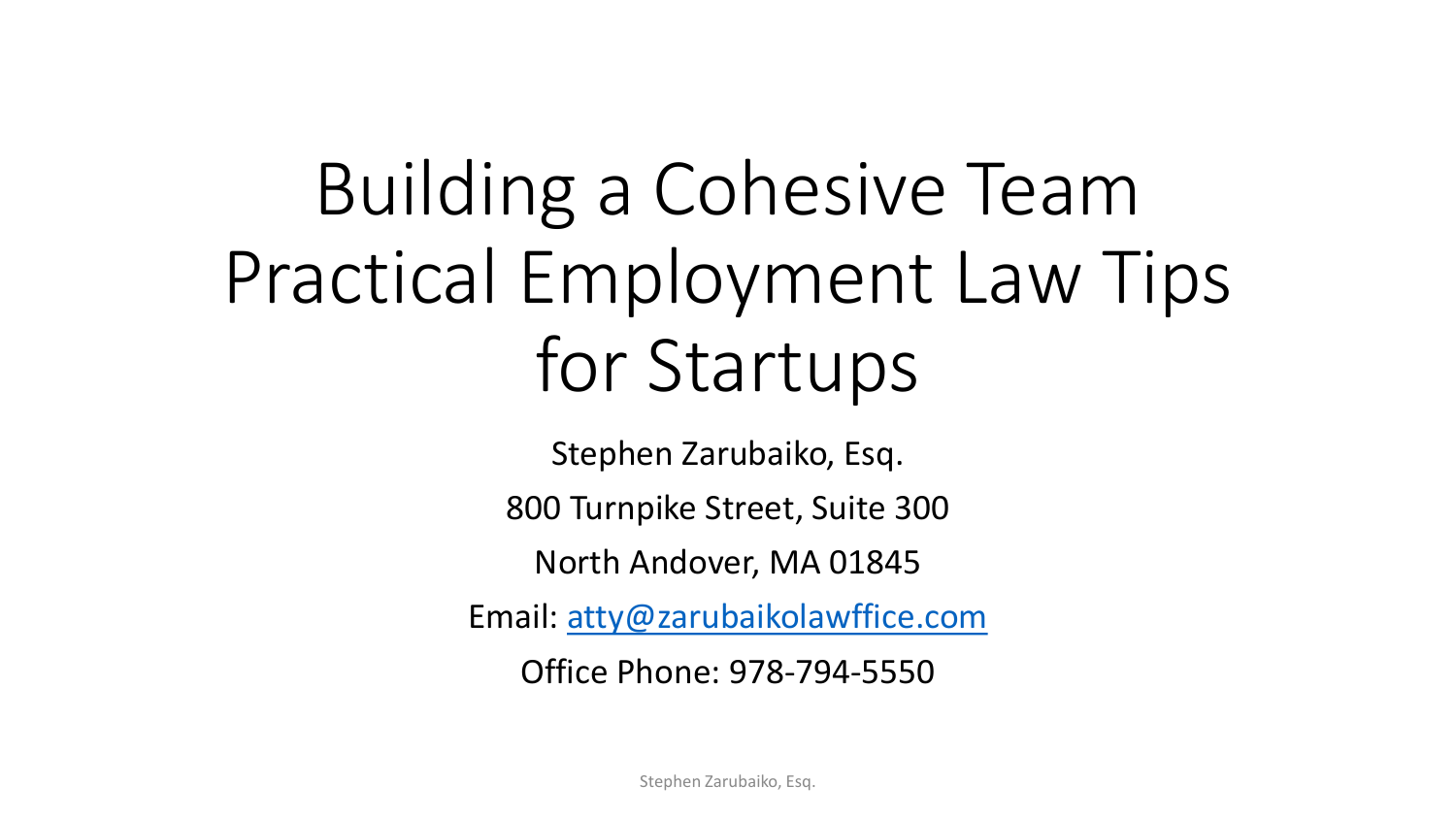#### Shortcuts Equal Problems for Startups

- Startups are resource poor.
- The Team is small and overstretched.
- Startups tend to skip basic formalities that are easy to implement.
- The Back Office-Boring and Routine functions trip up startups.
- These are not big expensive problems but can become company killers quickly.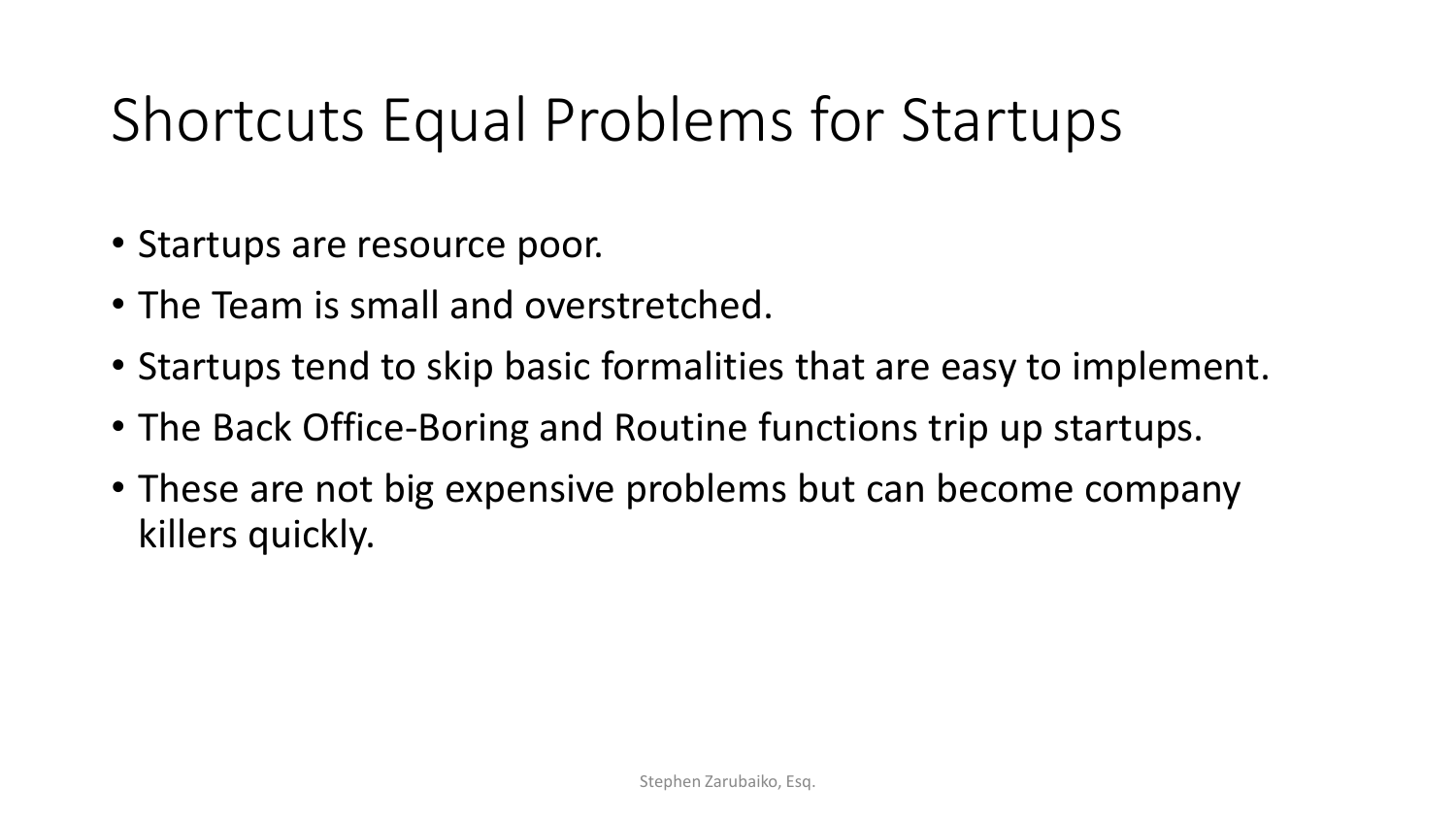#### 1) Written Agreements

- Every Person or Company that is doing work for the Startup must have a written Agreement with the Company. Either an Employment Agreement or a Vendor Agreement.
- These are easy to create.
- Once you have created them don't change them.
- If someone doesn't want to sign your agreements then don't work with them.
- Don't write insane agreements with insane terms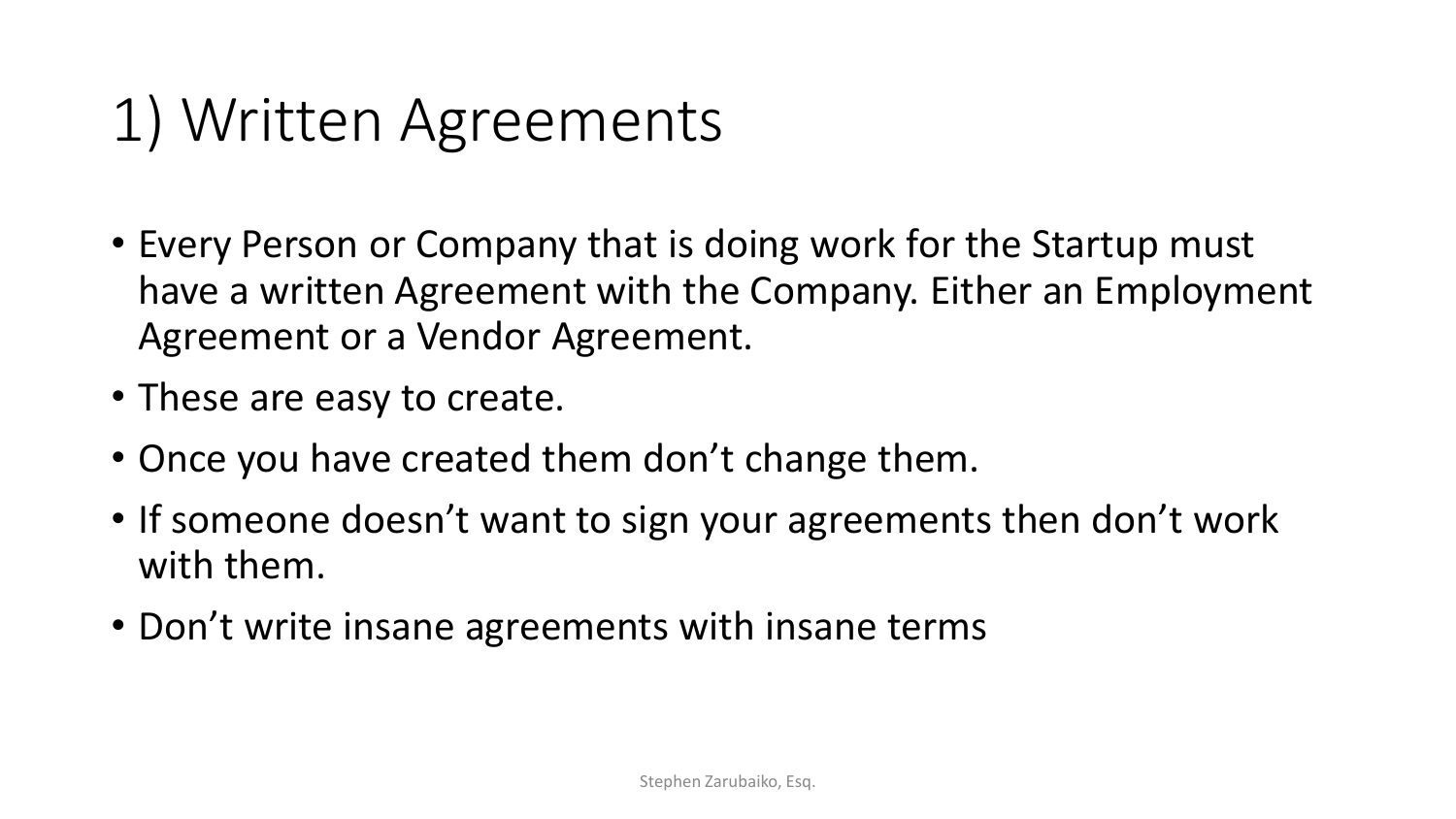## 2) Unpaid Internships

- No such thing as "Free" Or Unpaid Internships. The quickest way to get into really hot water is to Violate the Wage and Hour Rules. If your startup can't pay the minimum wage you have problems. Either figure out how to get the money to pay the person or do without.
- You will not enjoy dealing with the Government if you get caught. They will come after back wages, workmen's comp etc.
- The Government goes after small businesses on these issues all of the time.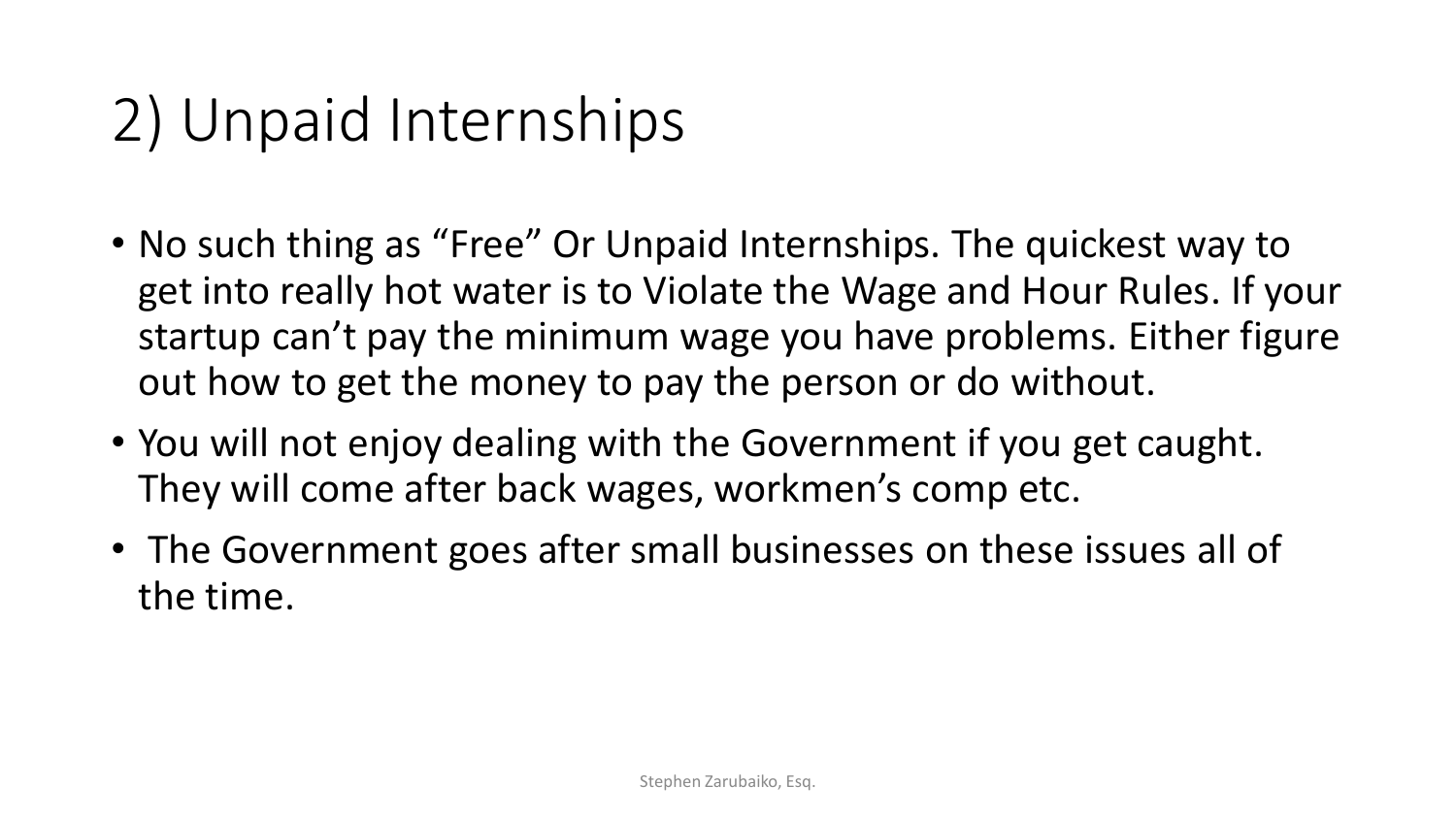#### 3) Employee vs. Independent Contractor

- Presume that everyone involved with the business is an employee And behave accordingly .
- In general the government and courts operate under this presumption. If companies like UBER and LYFT that have substantial amounts of financial backing are unable to successfully argue that the people in their business are independent contractors then what odds does your startup have to win on this point?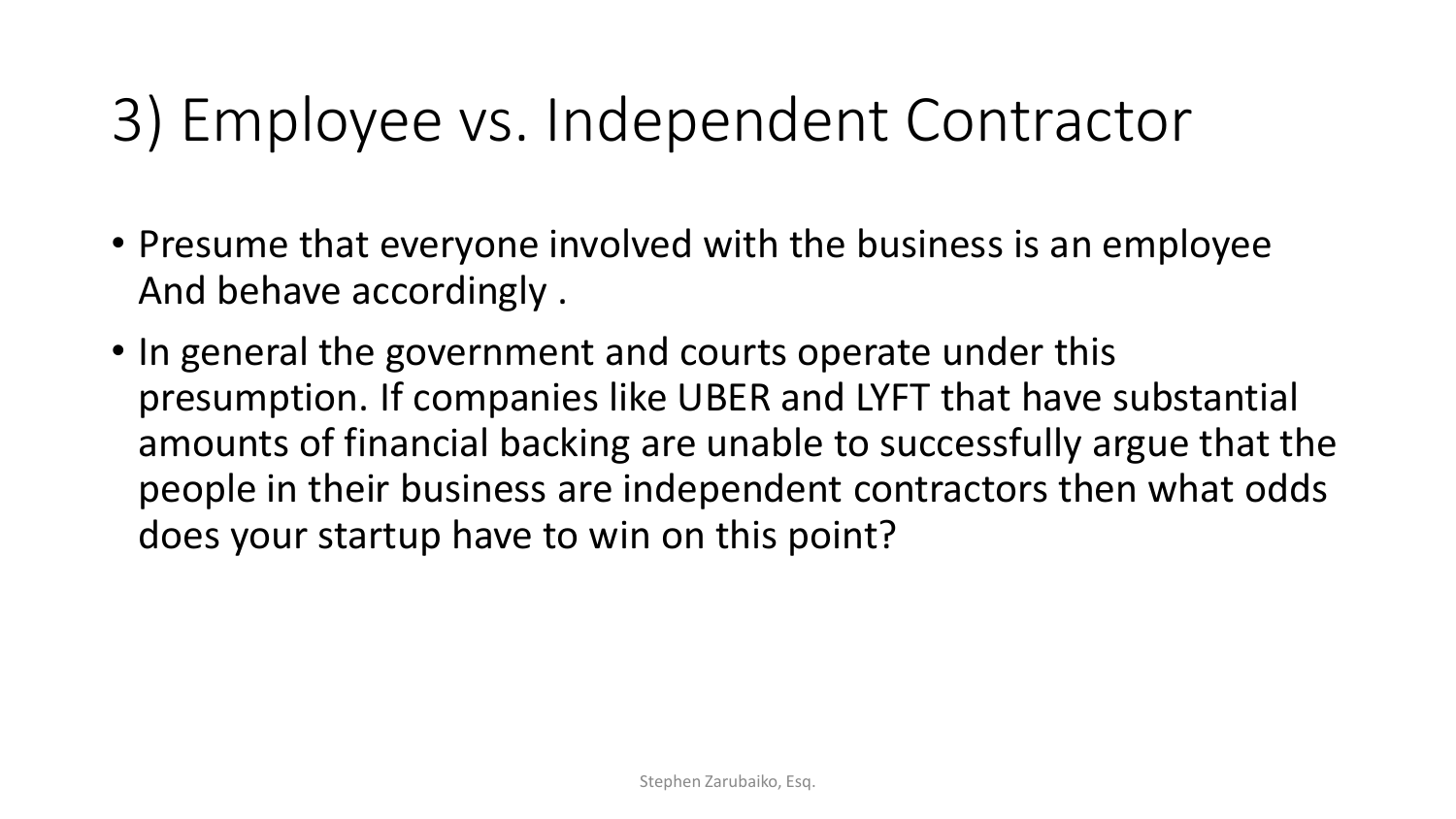## 4)Payroll

- Startup must hire a competent Payroll Company.
- Compliance risks associated with payroll issues are much higher than most people realize. It is not just the issues of making sure that employees get paid. There are all sorts of other reporting issues that happen at the same time as the payroll is being paid. Payroll companies have the technical infrastructure set up to do this automatically. Your startup doesn't.
- Focus your attention on building the business of your startup. Non Core functions should be outsourced so that you can do this.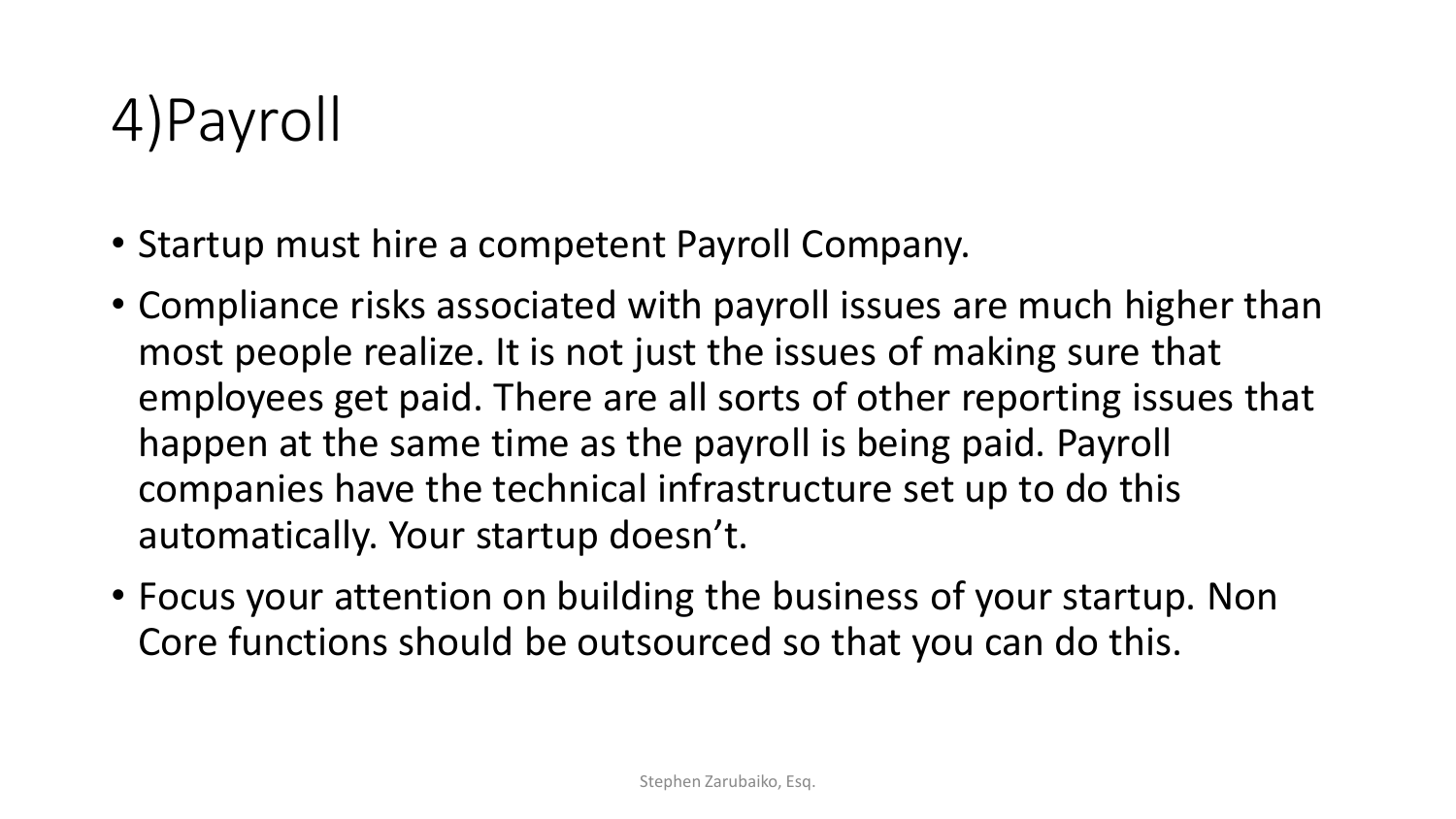#### 5) Sexual Harassment and EEOC Policies

- Your Startup needs to establish and implement written Sexual Harassment and EEOC Policies. This means that the startup needs to establish the reporting chain and process.
- This is a hyper sensitive area. Trying to invent things on the fly in this area will end badly. These issues can be business killers.
- If an event occurs you want to make sure that you have these policies in place and that you follow them.
- Just because the startup is small that doesn't offer any protection in this area.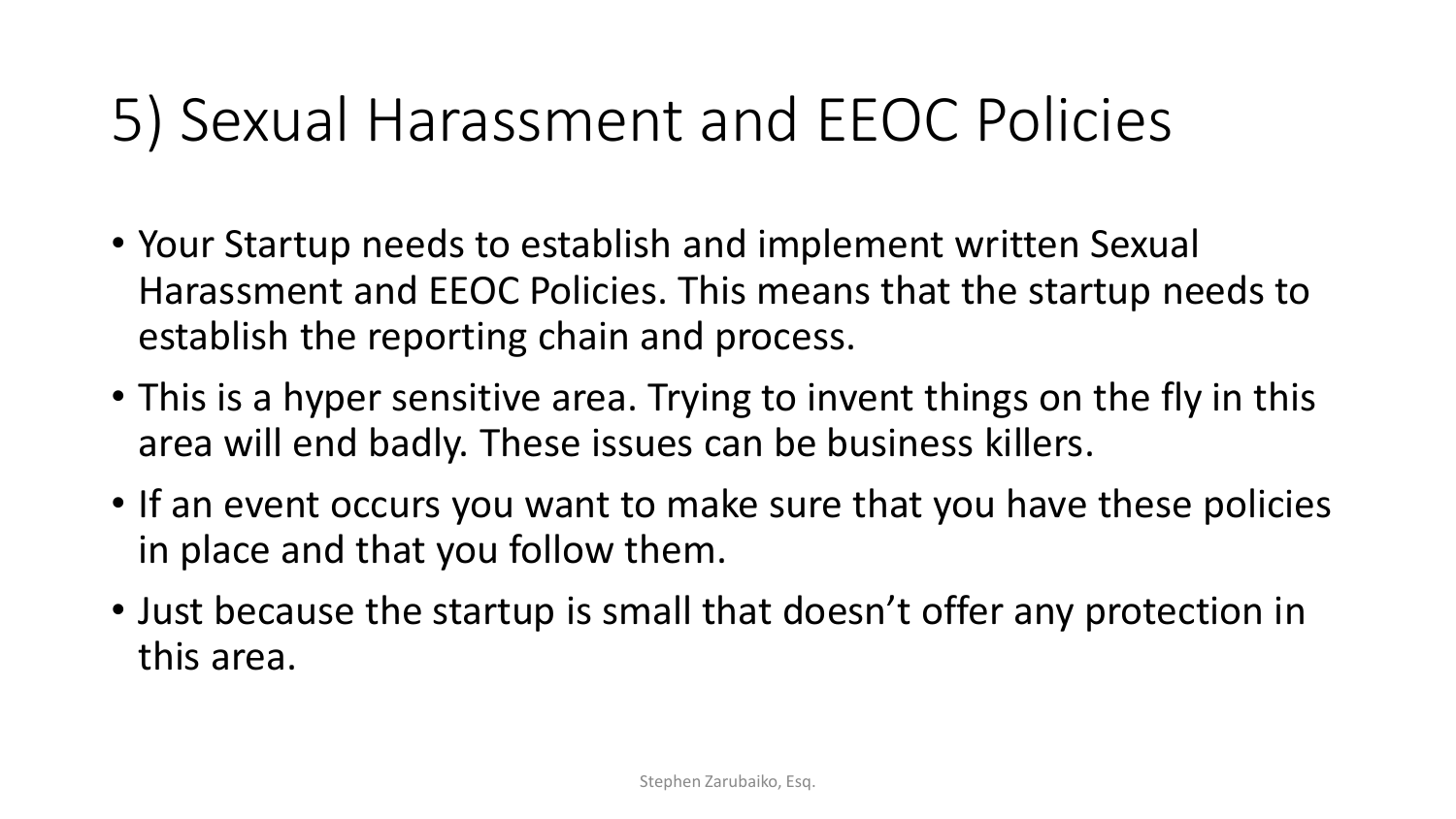## 6) Employment Contracts

- In your employment contracts you need to make sure that you cover certain issues.
- Invention Assignment and Confidentiality.
- Non Solicitation and Non Compete Issues.
- Most businesses consist of people, Intellectual Property and customers.
- You want to defend those assets and one way of doing that is through your employment contracts.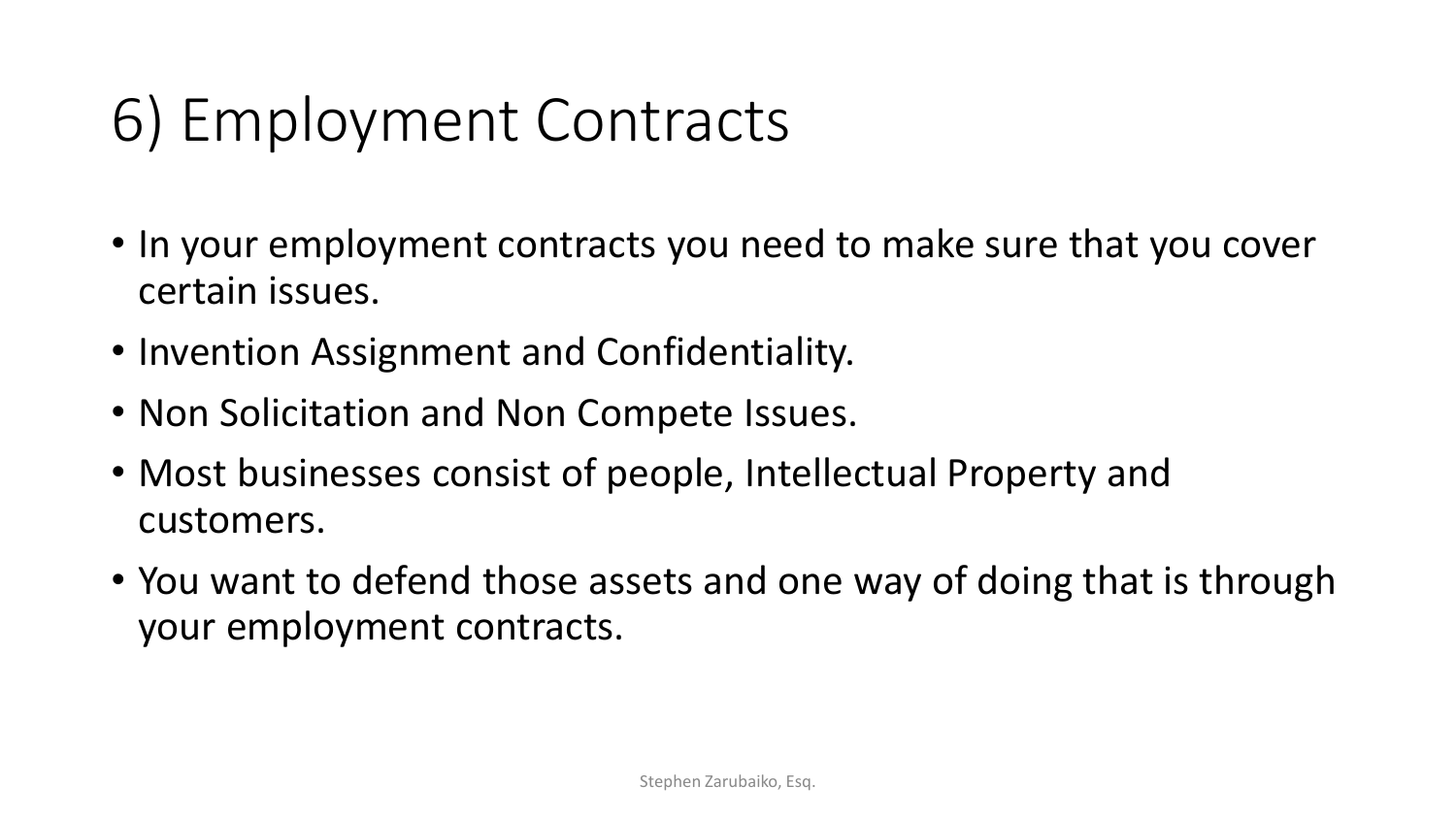## 7) Separation Agreements

- Your startup needs to have and use Separation Agreements.
- One of the most dangerous times for a business is when employees are leaving the business. Separation Agreements are the book ends to your Employment Agreement.
- Your Startup needs to develop and use an Exit Interview process. This is more than just a formality. It can be an early warning indicator that there are problems in the business.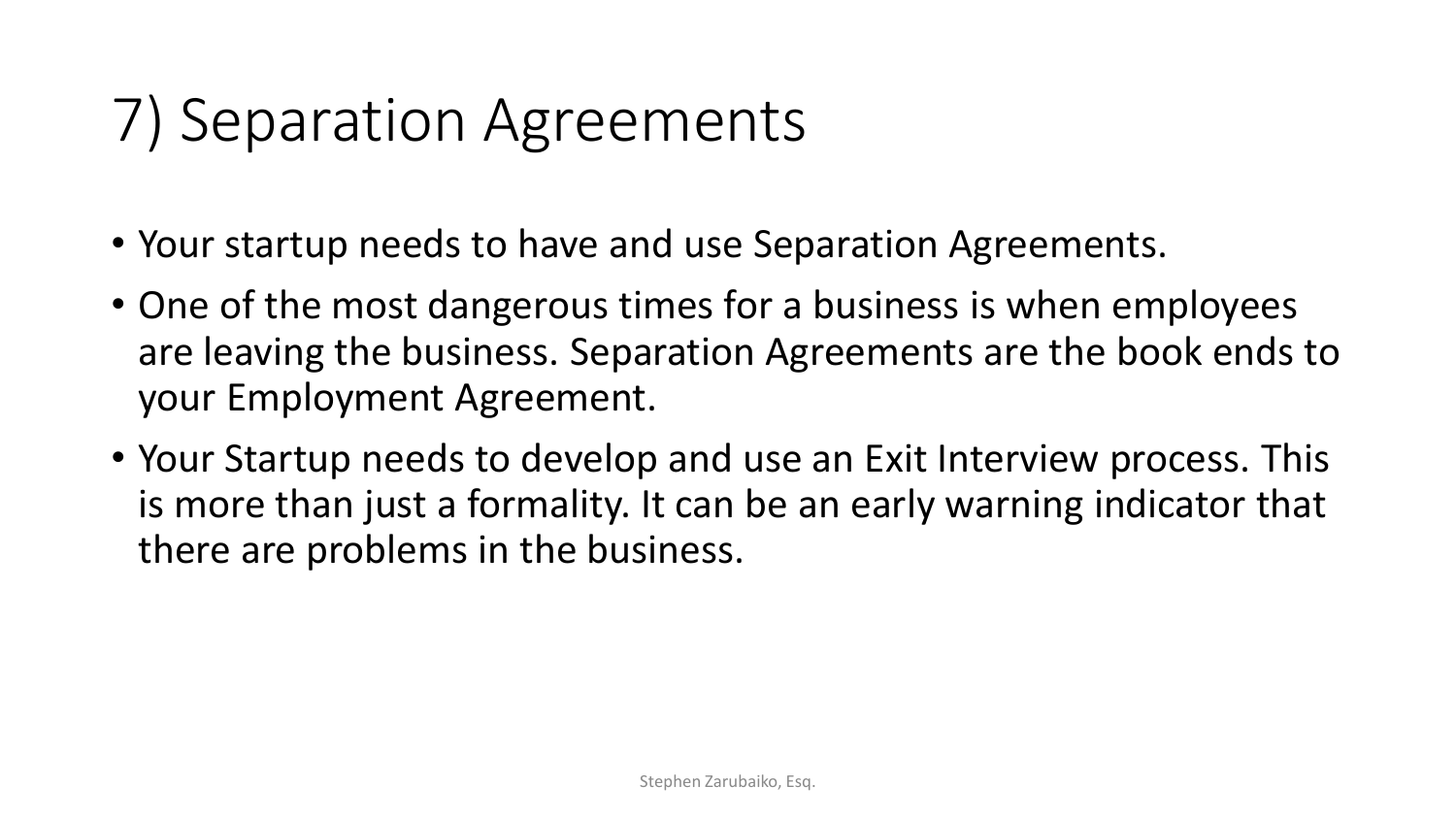## 8) Immigration Issues

- Employees must be authorized to work in the US.
- I-9 and W-4 and W-9 Compliance are necessary.
- If the Employee is in a temporary status you have to be aware of the end dates and timelines. Examples of situations like this are Students on F-1 visas with Employment Authorization.
- If the Employee is not a US Citizen or Legal Permanent Resident you need to be thinking ahead to the next step of the process. Timelines, Associated Costs and the Requirements on the Business.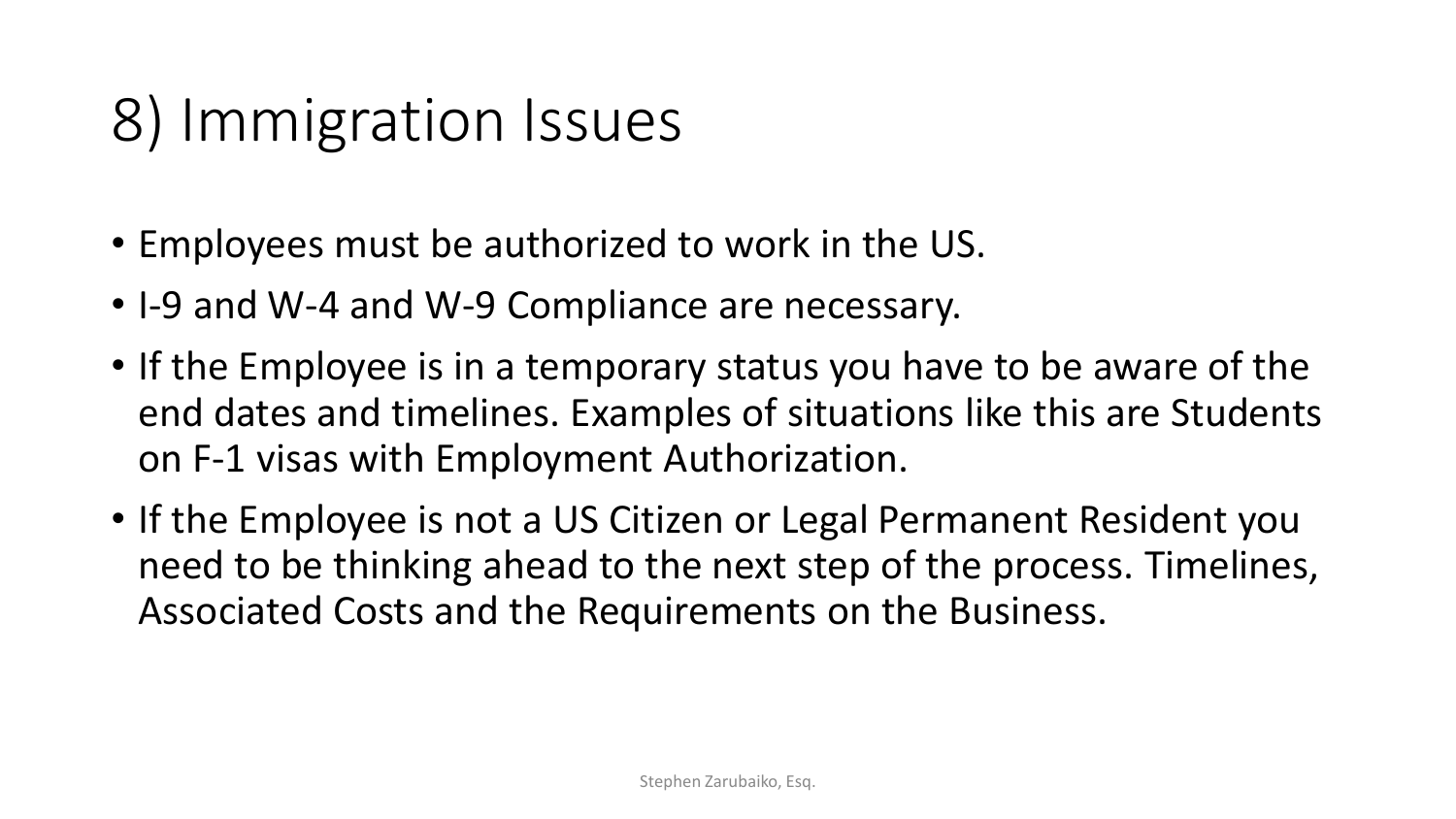## 9) Social Media Policy

- Establish a Social Media Policy for your company and employees.
- Loose lips sink ships. On bad Tweet, Facebook post etc. can cost your company.
- Assign the Social Media responsibility within your company. Remember that once a message has been sent it is out there in the universe. Be careful with the messages that are coming from your company.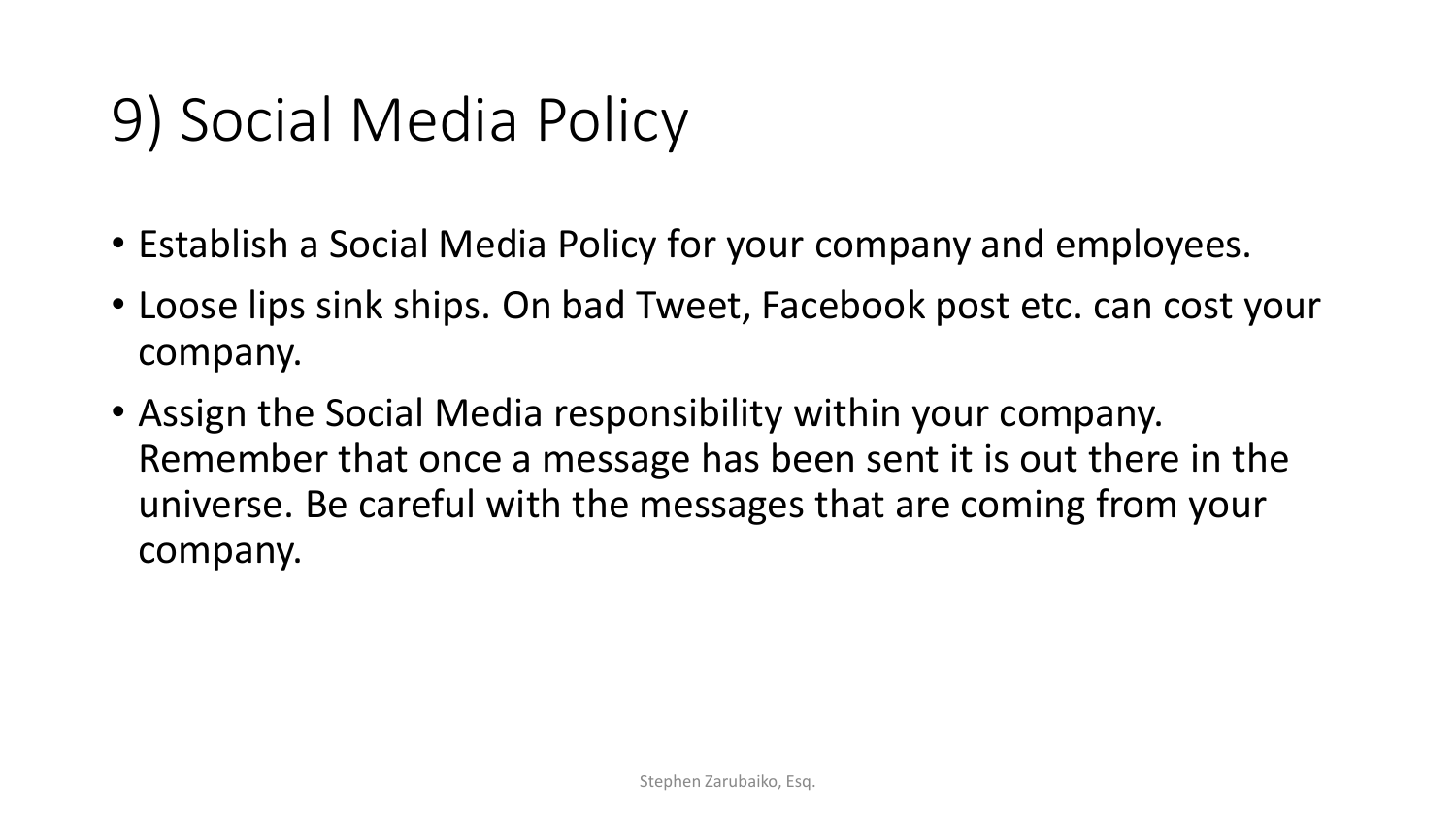## Final Thoughts

- Most of the legal risks for Startup companies come from relatively boring back office and administrative functions.
- Standards, Process and Procedure. Establish, Rinse and Repeat.
- These issues don't go away as the company grows. Deal with them early so you don't have problems later.